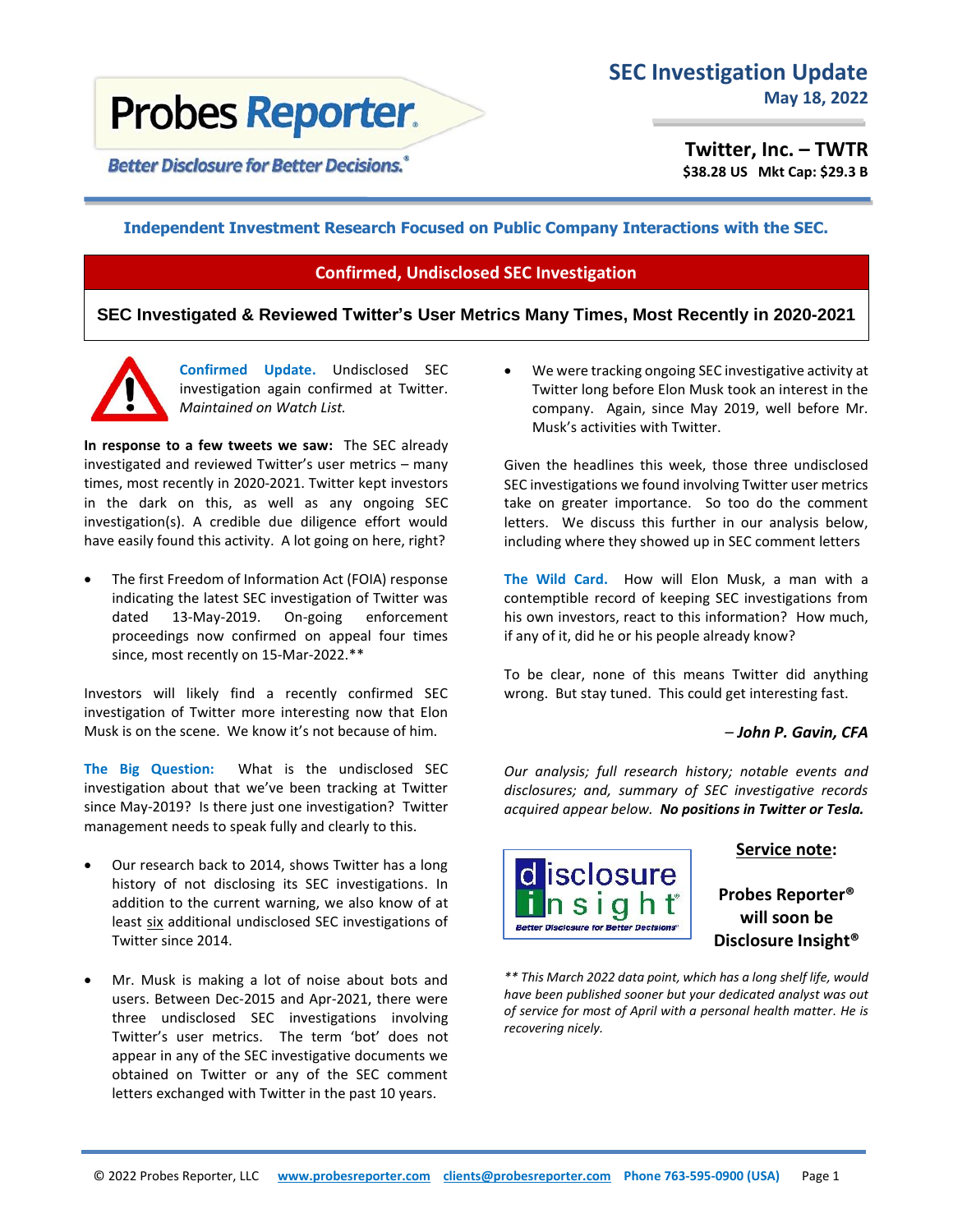



## **Disclosure Insight® – Analysis and Opinion**



An undisclosed SEC investigation of Twitter, now confirmed as ongoing four times since May-2019, could easily be the new excuse Mr. Musk needs to get out of, or renegotiate, his deal to buy the company.

Three undisclosed SEC investigations since late 2015 into Twitter user metrics adds fuel to the fire.

**Think about it:** The SEC not once, not twice even – but three times – asked about Twitter's user metrics in three different investigations since late 2015. It also raised questions about user metrics in comment letters sent to the company three times over the past 10 years.

In the documents we could obtain on those investigations (excerpts below), we saw the SEC use the terms, **MAU (monthly average users)**; **DAU (daily average users)**; "Twitter's calculation of its monthly users"; and, "Twitter's Daily Average Users".

The earliest investigation into user metrics, in Dec-2015, appears to have started and ended within the same month. Not disclosing that one seems reasonable to us.

**But we do question why the 2017 and 2020 SEC investigations involving user metrics were not disclosed.**

DAU and MAU are key performance metrics for Twitter. Investors pay attention to them. They have also been clearly, and repeatedly on the SEC's radar. Elon Musk claims to have deep concerns about them today.

The SEC's Division of Corporation Finance sent comment letters to Twitter five times in the past 10 years, since 2012. These were accounting and disclosure reviews, not investigations.

In three of those reviews, the SEC asked questions related to Twitter's MAU and DAU. They took place starting in Aug-2013, Apr-2015, and Mar-2017. The SEC letters and Twitter's responses are posted on EDGAR for free (thanks in large part to my early FOIA work starting in the late 90's; your recognition of, and appreciation for this is genuinely appreciated.)

In Oct-2017, the SEC's Division of Enforcement then sent a letter to Twitter's legal counsel requesting documents related to Twitter's Daily Average Users. This opens the question of whether the Mar-2017 SEC comment letter exchange resulted in a referral to Enforcement. To us, it appears it did.

**Elon Musk is no babe in the woods when it comes to keeping SEC investigations from investors.** We have not held back in criticizing Mr. Musk for the same. For an example, see our report published 14-Dec-2017, [As Elon](https://probesreporter.com/news/elon-musk-hyped-and-happy-talked-investors-and-fans-tesla-kept-quiet-about-year-long-formal-sec)  [Musk Hyped and Happy-Talked Investors and Fans, Tesla](https://probesreporter.com/news/elon-musk-hyped-and-happy-talked-investors-and-fans-tesla-kept-quiet-about-year-long-formal-sec)  [Kept Quiet About a Year-Long Formal SEC Probe into the](https://probesreporter.com/news/elon-musk-hyped-and-happy-talked-investors-and-fans-tesla-kept-quiet-about-year-long-formal-sec)  [Model 3.](https://probesreporter.com/news/elon-musk-hyped-and-happy-talked-investors-and-fans-tesla-kept-quiet-about-year-long-formal-sec) The paywall is down on this one.

But if it serves his purposes, we don't expect Mr. Musk's own proclivity for keeping investors in the dark on these things will stop him from exploiting another management team for not disclosing its SEC investigative activity.

The real trouble for Twitter will show up if management kept this from Musk's team, especially if the exposure would be considered material by them. Hint: Of course they will consider it material if it helps Mr. Musk achieve his objectives regarding Twitter.

What if Team Musk knew about Twitter's undisclosed SEC investigative activity but is prohibited from talking about it due to a non-disclosure agreement? Let's be with that for a moment.

Okay, that's possible. Musk's people might already know about Twitter's current SEC matter(s). But do they also know about the six earlier undisclosed SEC investigations we found, including the three between late 2015 and Apr-2021 into Twitter's user metrics? That could leave a mark. If they didn't know about the comment letters, then user metrics may just be a noisy Elon Musk distraction/excuse.

**How should you proceed?** Since we know there was at least one investigation in the recent past, we recommend those with an interest ask Twitter what contact it had with the SEC's Division of Enforcement in the past two years. If our work shows up in a Musk tweet, don't accept his framing of the issue as the final word on this. **Ask Twitter.**

Below is our full research history on Twitter.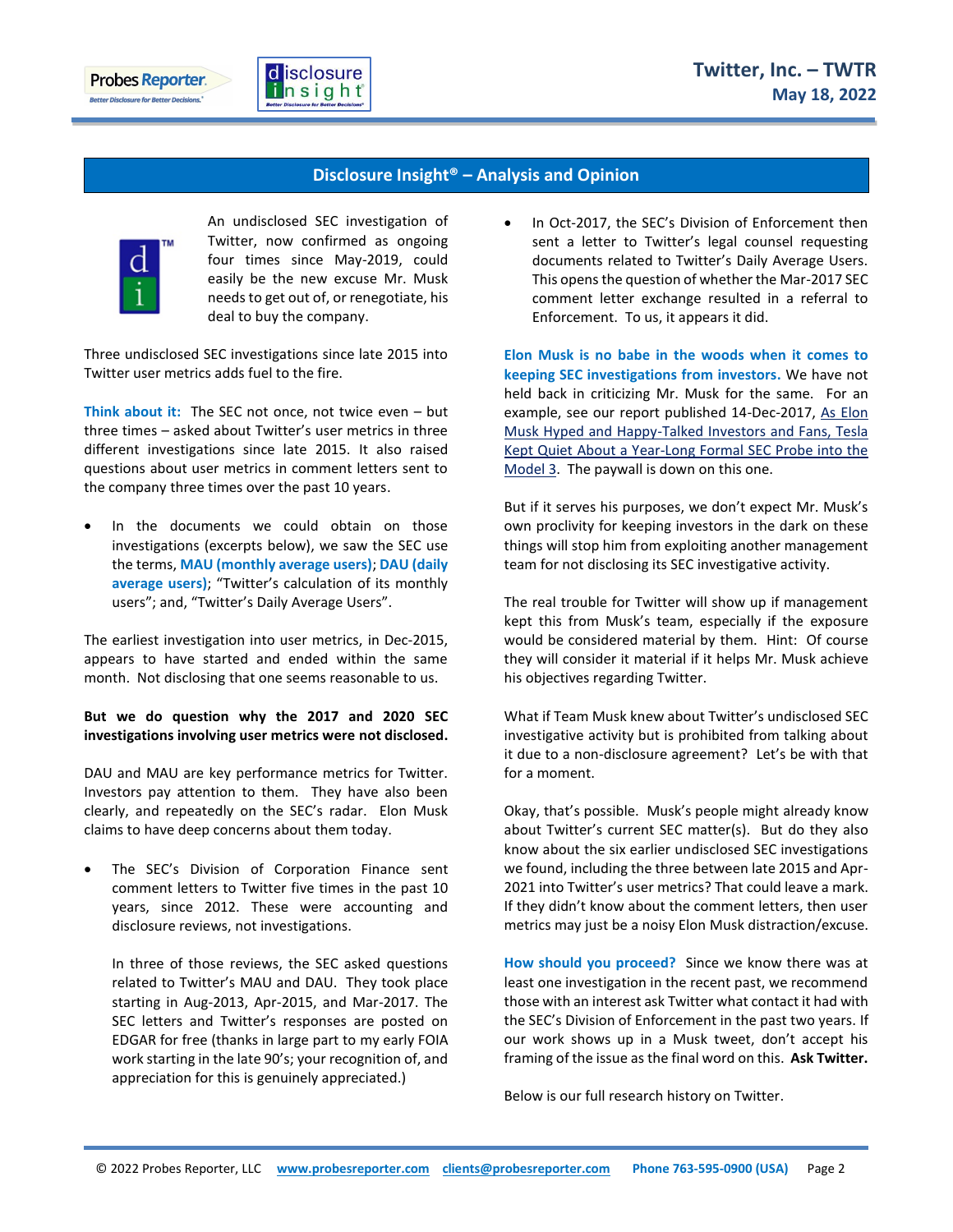

## **Notable Events and Disclosures**

Repeated searches of Twitter's SEC filings, back to May-2012, found no clear disclosure of SEC investigative activity.

# **From the Probes Reporter Library**

We filed our first Freedom of Information Act (FOIA) request on this company in **May-2014**. Investigative records we obtained from Twitter's closed SEC investigations are summarized further down. Here is our more recent FOIA response history –

| 13-May-2019 | <b>FOIA Response</b><br>with<br>Document(s) | Two-part response: 1) SEC denies access to records over concern their<br>release, "could reasonably be expected to interfere with enforcement<br>activities"; and, 2) Documents released on separate, closed SEC probe(s) of<br>this company. However, access to certain of these investigative records was<br>denied.                                |
|-------------|---------------------------------------------|-------------------------------------------------------------------------------------------------------------------------------------------------------------------------------------------------------------------------------------------------------------------------------------------------------------------------------------------------------|
| 29-Aug-2019 | Appeal Response                             | Existence of on-going SEC enforcement proceedings officially confirmed on<br>appeal; Access to records remains blocked.                                                                                                                                                                                                                               |
| 1-Oct-2019  | <b>FOIA Response</b><br>with<br>Document(s) | Documents released on closed SEC probe(s) of this company.                                                                                                                                                                                                                                                                                            |
| 26-Mar-2020 | <b>FOIA Response</b>                        | SEC denies access to records over concern their release, "could reasonably<br>be expected to interfere with enforcement activities."                                                                                                                                                                                                                  |
| 4-Jun-2020  | Appeal Response                             | Existence of on-going SEC enforcement proceedings officially confirmed on<br>appeal; Access to records remains blocked.                                                                                                                                                                                                                               |
| 5-Jul-2020  | <b>FOIA Response</b><br>with<br>Document(s) | Documents released on closed SEC probe(s) of this company.                                                                                                                                                                                                                                                                                            |
| 29-Dec-2020 | <b>FOIA Response</b>                        | SEC denies access to records over concern their release, "could reasonably<br>be expected to interfere with enforcement activities."                                                                                                                                                                                                                  |
| 26-Feb-2021 | Appeal Response                             | Existence of on-going SEC enforcement proceedings officially confirmed on<br>appeal; Access to records remains blocked.                                                                                                                                                                                                                               |
| 8-Dec-2021  | <b>FOIA Response</b><br>with<br>Document(s) | Two-part response: 1) SEC denies access to records over concern their<br>release, "could reasonably be expected to interfere with enforcement<br>activities"; and, 2) Documents released on separate, closed SEC probe(s) of<br>this company. However, access to certain of these investigative records was<br>denied.                                |
| 15-Mar-2022 | <b>Appeal Response</b>                      | Two-part appeal response: Existence of on-going SEC enforcement<br>proceedings officially confirmed on appeal; Access to those records<br>remains blocked. Appeal to try to access certain records (previously<br>identified) from a closed, but separate SEC probe(s) of this company was<br>also denied on grounds they are internal SEC documents. |

*Continued Next Page*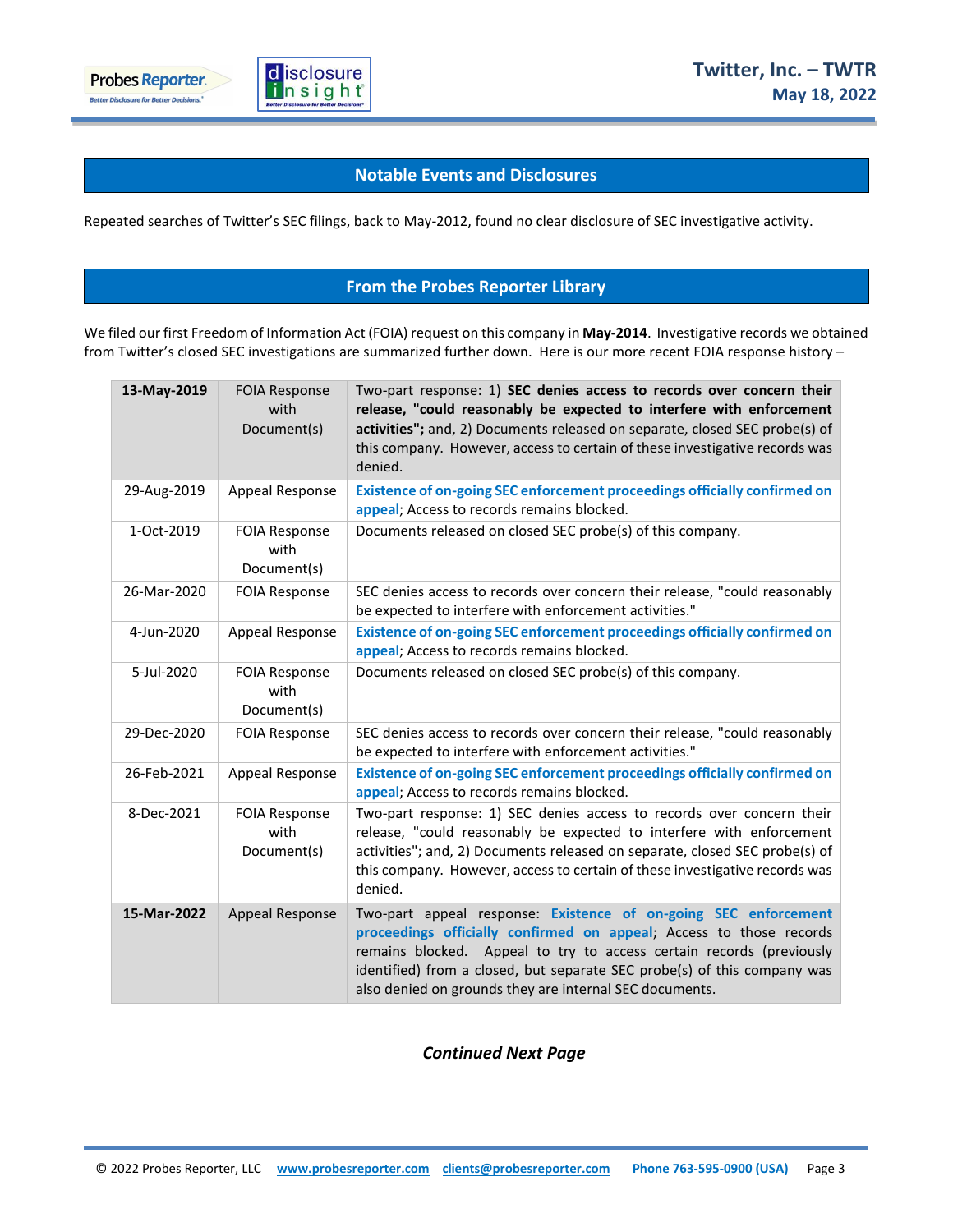



### **Documents Acquired by Probes Reporter Under the Freedom of Information Act**

We have plenty of investigative records in our library from closed SEC investigations of this company. They are detailed below.

#### **Regarding the Current Warning –**

If we alert you to the existence of an undisclosed SEC investigation – or any response from the SEC – that means we filed a Freedom of Information Act (FOIA) request on the company in question and have a response, in black-and-white on government letterhead, that supports our statement.

As can be seen in the table above, at least once in the past the SEC cited the "law enforcement exemption" of the FOIA as basis to deny the public's access to the detailed records we sought on this company. As a matter of law, the SEC is acknowledging some sort of investigative activity with this response.

We filed an appeal with the SEC's Office of the General Counsel to challenge that response. In response to our latest appeal(s), the date(s) of which is/are also shown in the table above, the SEC stated,

**"We have confirmed with Division of Enforcement staff that the investigation from which you seek records is still active and ongoing."**

#### **Documents from the Probes Reporter Document Library from SEC investigations involving Twitter –**

1. **08-Dec-2021:** SEC releases 82 pages of records from an investigation that appears to have started in or around Jan-2020, and ended in Apr-2021. The investigation titled, **"In the Matter of Twitter, Inc. SF-4242)",** appeared focused on audit issues related to two key metrics the company was reporting to investors at the time; specifically, **MAU (monthly average users),** and **DAU (daily average users)**. This investigation ended on 05-Apr-2021, with no enforcement action recommended.

**Important note: This is the third time since late 2015 we learned of SEC investigations into Twitter's users.** The other two instances are highlighted below.

#### **The following is an excerpt from an SEC email sent to Twitter on 13-Apr-2020 --**

| disclosure<br>an explanation of the issues identified by the MAU internal audit, how each was                                                                                                                                                               |
|-------------------------------------------------------------------------------------------------------------------------------------------------------------------------------------------------------------------------------------------------------------|
| remediated and when, and how Internal Audit was able to conclude that the issues were<br>sufficiently remediated;                                                                                                                                           |
| if and how the company views the controls related to the public disclosures of<br>MAU/DAU (e.g., in the 10-K and 10-Q filings) as within the scope of management's<br>evaluation of the effectiveness of internal controls over financial reporting (ICFR); |
| what specific controls exist and how those controls are evaluated for adequacy as part<br>of management's certifications that the company's ICFR have been appropriately<br>designed and operating effectively; and                                         |
| how management evaluated the issues identified by the MAU internal audit to<br>determine whether any of them constituted ICFR material weaknesses.                                                                                                          |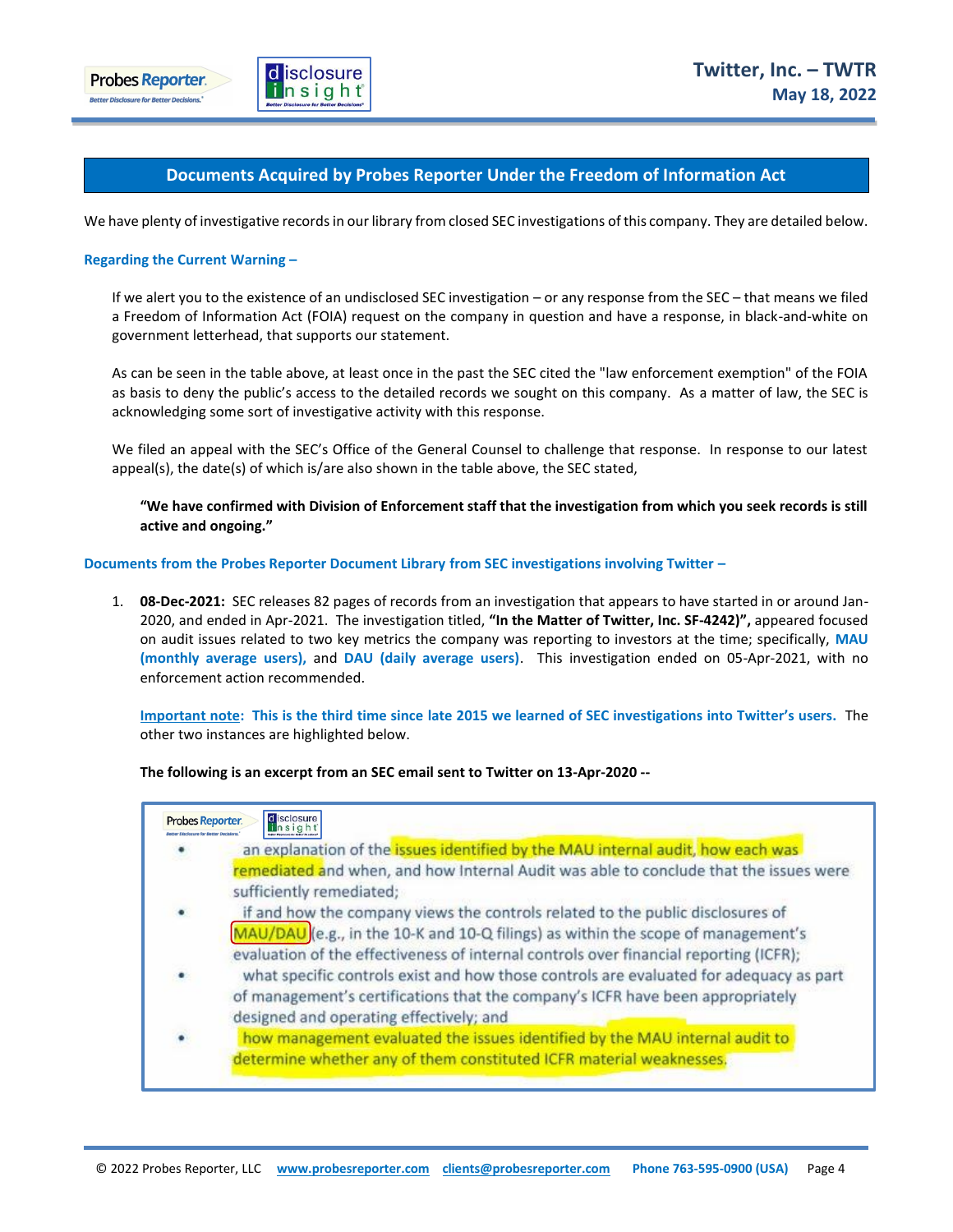

Relative to this same investigation, the SEC blocked our access to a 10-page Case Closing Recommendation. A 10 page Case Closing Recommendation is at the high end of those we've seen or heard about from the SEC. This piece of meta-data suggests this was a relatively complex investigation that required a large document to narrate.

*Note: A Case Closing Recommendation is the SEC's report that tells you why an investigation was opened, what work was done, and the conclusions reached. To date, the SEC almost always refuses to release its Case Closing Recommendations and similar documents, a practice for which we remain sharply critical of the agency.* 

- 2. **04-Jul-2020:** SEC releases the same 26 pages of records it released to us in Sep-2019.
- 3. **26-Sep-2019:** SEC releases 26 pages of records from a 2018 investigation titled, **"In the Matter of Trading in the Securities of Twitter, Inc. (SF-4113).** Curiously, within this same batch of documents, there were several pages from SEC investigation of "Facebook, Inc. (MSF-04124)", closed 09-Jun-2017; "Facebook, Inc. (MSF-04184)", closed 28- Feb-2018; and "Facebook, Inc., TISO (MSF-04271)", closed 21-May-2019.

Among the documents released, there was also a subpoena sent to Verizon for certain phone/text data. We suspect this was a trading-related investigation involving both Twitter and Facebook shares. **We are not counting this among the undisclosed SEC investigations of Twitter.**

4. **13-May-2019:** SEC releases 42 pages of records from a **2017-2018 investigation** titled, **"In the Matter of Twitter, Inc. (MSF-04174)"**, that included a focus on the metric "**Twitter's Daily Average Users**", covering the period Jan-2015 to the date of an SEC document request, dated 02-Oct-2017. This investigation ended on 27-Aug-2018.

**The following is an excerpt from a letter the SEC sent to Twitter's General Counsel on 07-Oct-2017.** These were the only documents Twitter was asked to produce in this letter.

|    | <b>Relevant Periods</b>         | d isclosure<br><b>Probes Reporter.</b><br>th sight<br>Better Disclosure for Better Decisions.                                                                                                                                                                                                                                                                 |  |
|----|---------------------------------|---------------------------------------------------------------------------------------------------------------------------------------------------------------------------------------------------------------------------------------------------------------------------------------------------------------------------------------------------------------|--|
|    |                                 | The term "Production Period" refers to the period January 1, 2015 to the present.                                                                                                                                                                                                                                                                             |  |
|    | <b>Documents to be Produced</b> |                                                                                                                                                                                                                                                                                                                                                               |  |
|    |                                 | Please produce the following documents for the Production Period:                                                                                                                                                                                                                                                                                             |  |
| 1. |                                 | All Documents, Communications and presentations provided to Twitter's<br>Board of Directors Concerning Twitter's quarterly and annual results,<br>including any discussion, presentation or analysis of Twitter's Daily<br>Average Users (as that term is used in Twitter's filings with the<br>Commission) and percentage change in Daily Average Users; and |  |
| 2. |                                 | All Documents, Communications and presentations provided to Twitter's<br>Board of Directors Concerning Twitter's public disclosure of Daily<br>Average Users (as that term is used in Twitter's filings with the<br>Commission) and percentage change in Daily Average Users.                                                                                 |  |

At the top of the next page you will see an excerpt from **a letter dated 15-Nov-2017, in which the SEC then asked Twitter for more information on its "MAUs", also known as "Monthly Average Users.** These were the only documents Twitter was asked to produce in this letter.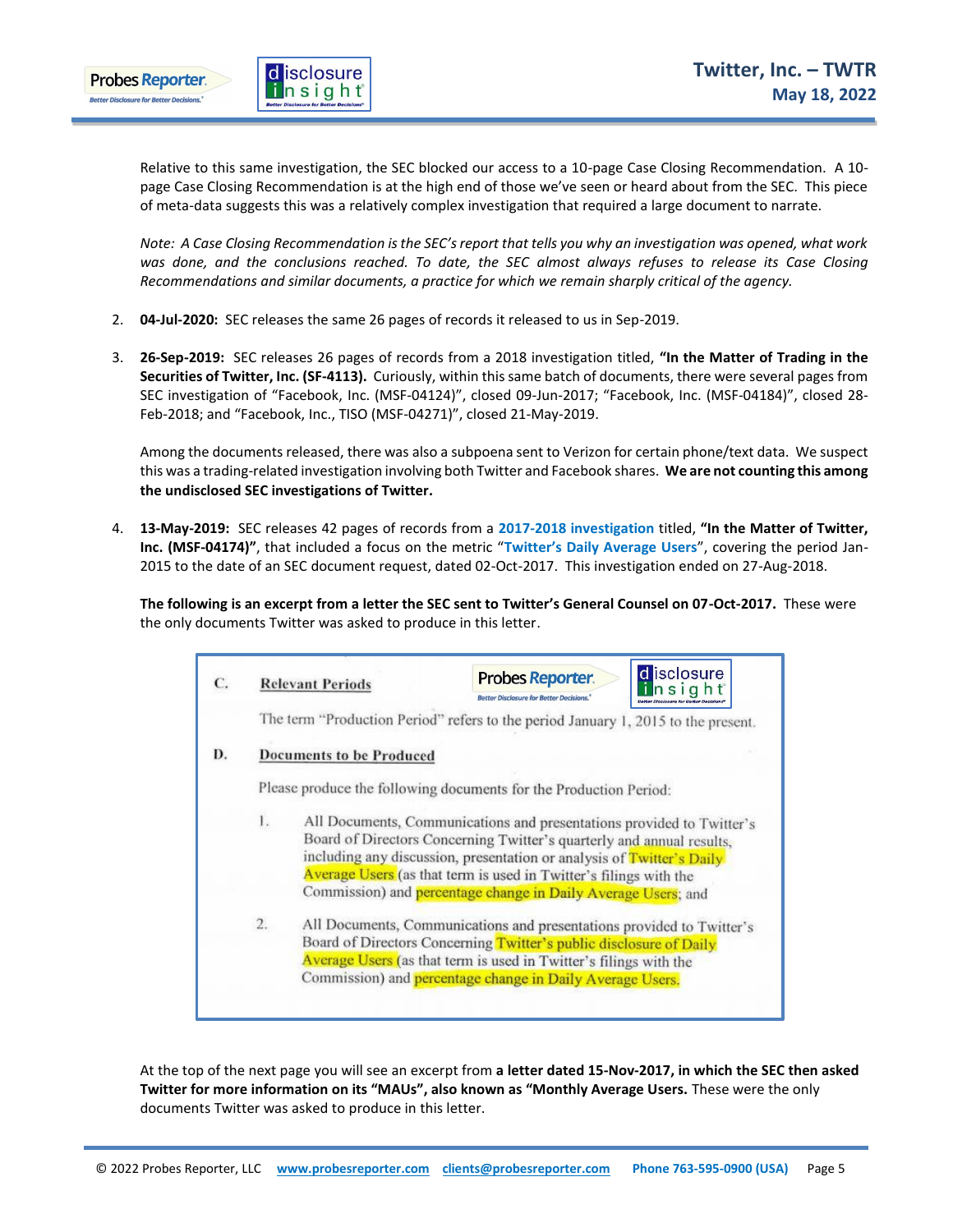



|    | <b>Relevant Periods</b>                                                                                                                                                                                                                                              | Probes Reporter.<br><b>Better Disclosure for Better Decisions."</b>               | d isclosure<br>insight |  |  |
|----|----------------------------------------------------------------------------------------------------------------------------------------------------------------------------------------------------------------------------------------------------------------------|-----------------------------------------------------------------------------------|------------------------|--|--|
|    |                                                                                                                                                                                                                                                                      | The term "Production Period" refers to the period January 1, 2015 to the present. |                        |  |  |
|    | <b>Documents to be Produced</b>                                                                                                                                                                                                                                      |                                                                                   |                        |  |  |
|    |                                                                                                                                                                                                                                                                      | Please produce the following documents for the Production Period:                 |                        |  |  |
| 1. | The "document retention policy" referred to in footnote *** of page 1 of<br>the Shareholder Letter;                                                                                                                                                                  |                                                                                   |                        |  |  |
| 2. | All Documents concerning Twitter's discovery that "since the fourth"<br>quarter of 2014 we had included users of certain third-party applications<br>as Twitter MAUs that should not have been considered MAUs" as<br>disclosed on page 7 of the Shareholder Letter; |                                                                                   |                        |  |  |
| 3. | Documents sufficient to identify the location of data related to the<br>miscounted MAUs prior to the fourth quarter of 2014; and                                                                                                                                     |                                                                                   |                        |  |  |
| 4. | All Documents concerning policies and procedures for <b>calculating and</b><br>disclosing MAUs (including documents related to controls for such<br>procedures).                                                                                                     |                                                                                   |                        |  |  |

- 5. **In Apr-2018**, in an appeal response denying our access to records on closed SEC investigations of Twitter, the General Counsel's office of the SEC cited a 2014 SEC investigation of Twitter, **Matter MSF-03917**, of which we were previously unaware. All we know is this matter closed on 03-Feb-2014. We have no further records or information on it.
- 6. **In Dec-2017**, the SEC released a one-page Case Closing Report from an investigation titled, **"Twitter, Inc.", Matter MSF-04112**, dated 09-Jun-2017. Our access to 27 pages of internal SEC records on this matter was blocked. We have no idea what it was about.
- 7. **In Aug-2016**, the SEC identified 57 pages of records from two closed investigations of Twitter. 29 pages were released. "The remaining 28 pages of records consist of matter detail reports, and they are being withheld in their entirety …"
	- o One investigation, which appears to have taken place in 2015, was titled, **"In the Matter of Twitter, Inc. (MSF-03995)"**. It focused on Twitter's dissemination of earnings and related audit information. It ended without an enforcement action taken.
	- o In a separate investigation **"Twitter MSF-4036"**, in **Dec-2015**, the SEC sent two notable letters to Twitter.
		- " The first, to Twitter's General counsel, dated 07-Dec-2015, was a document preservation letter which included this sentence, "The Commission considers potentially relevant documents to include those created on or after July 1, 2014 that relate or refer to **Twitter's calculation of its monthly active users.**"
		- The second letter, dated 28-Dec-2015, was sent to Twitter's outside legal counsel a letter informing it the SEC had concluded an inquiry as to Twitter. No further information was released on this matter.

**Because it appears this matter ended so quickly and without an enforcement action recommended, Twitter would likely have legitimate basis for not disclosing it to investors.**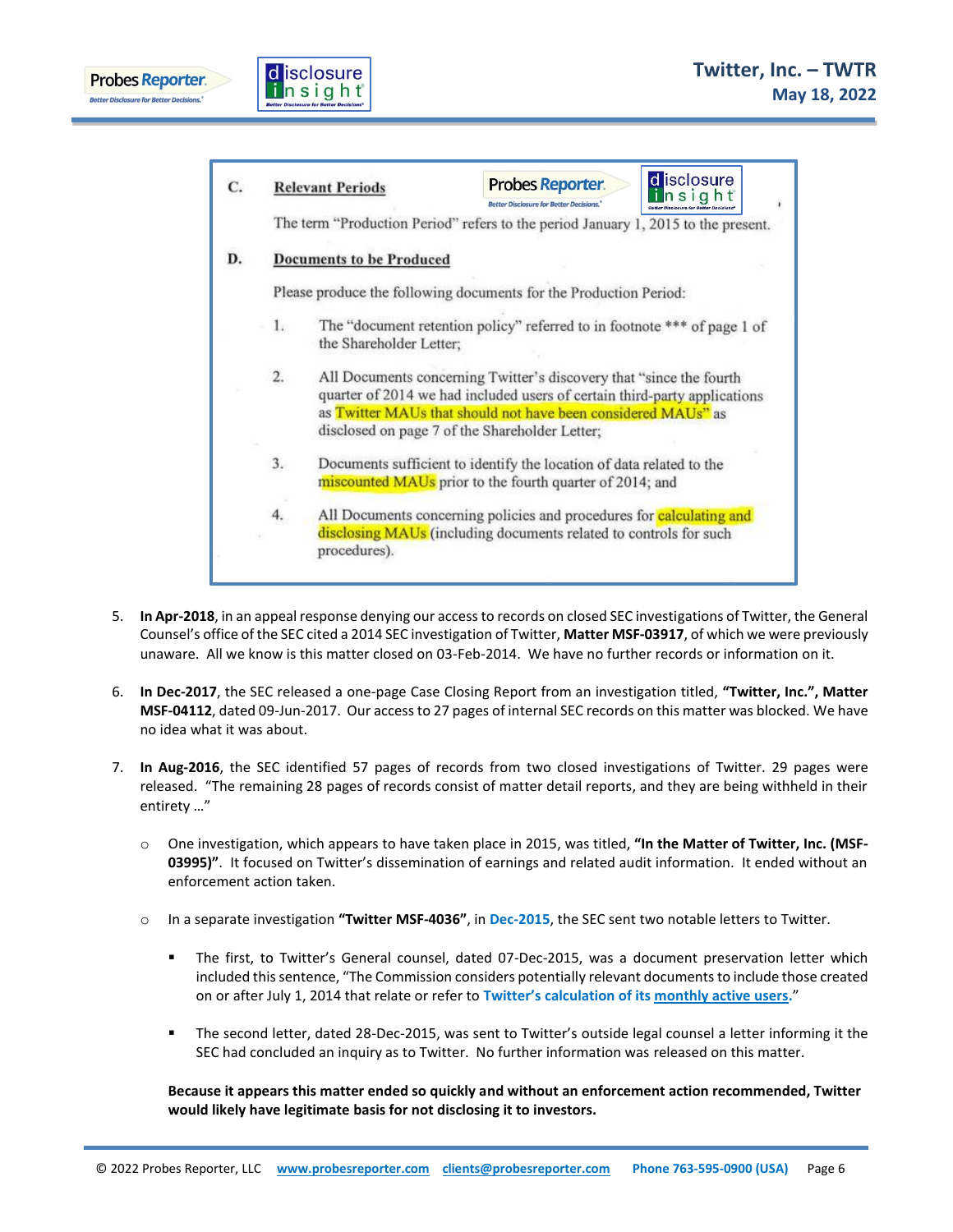

- **8. May-2015**, the SEC released a Case Closing Report and two other pages from **an investigation titled, "Iridium Advisors, LLC**". This matter ended 19-Nov-2013. How it is connected to Twitter was not indicated. We were denied access to 36 pages of internal reports in full from this matter. We only know these records were released in response to a request we had filed on Twitter at the time. **We are not counting this among the undisclosed SEC investigations of Twitter.**
- 9. **Aug-2014,** the SEC sent us a letter saying it, "identified **a preliminary inquiry In the Matter of Twitter, Inc. dated from October 2013 through February 2014**". Access was fully denied to 15 internal pages of SEC records from this matter. We have no idea what it was about. **We are not counting this among the undisclosed SEC investigations of Twitter** as the company may not have known about it.

We have no other documents or information that would help the investor to better gauge the timing, duration, or scale of the above closed matters.

*Editor's Note: When the SEC denies access to records on closed SEC investigations, they are frequently blocking internal SEC documents known as "Opening and Closing Reports, including 'Case Closing Recommendation,' 'Matter Under Inquiry Summary,' 'Investigation Summary,' and/or similar documents and/or reports." A Case Closing Report is merely the cover page for a report called a Case Closing Recommendation. A Case Closing Recommendation is the SEC's report that tells you why an investigation was opened, what work was done, and the conclusions reached. To date, the SEC almost always refuses to release its Case Closing Recommendations and similar documents, a practice for which we remain sharply critical of the agency.* 

*Probes Reporter research provides data, commentary, and analysis on public company interactions with investors and with the SEC. Our work is heavily reliant on company disclosures and our expertise in using the Freedom of Information Act.*

# **Clients may visit www[.probesreporter.](http://www.probesreporter.com/)com to get access to our full research archive.**

**Email: [clients@probesreporter.com](mailto:clients@probesreporter.com) Telephone: 763-595-0900 (USA)**

**Notes**: **The SEC reminds us that its assertion of the law enforcement exemption should not be construed as an indication by the Commission or its staff that any violations of law have occurred with respect to any person, entity, or security**.

New SEC investigative activity could theoretically begin or end after the date covered by the latest information in this report, which would not be reflected here. The SEC did not disclose the details on investigations referenced herein. All we know is that they somehow pertain to the conduct, transactions, and/or disclosures of the companies referenced above. Companies with undisclosed SEC investigations are maintained on our Watch List of companies with undisclosed SEC investigations.

# **To learn more about our research process, including how to best use this information in your own decision-making, [click here.](https://probesreporter.com/our-research-process)**

**Our Terms of Service, relevant disclosures, and other legal notices [can be found here.](https://probesreporter.com/legal)**